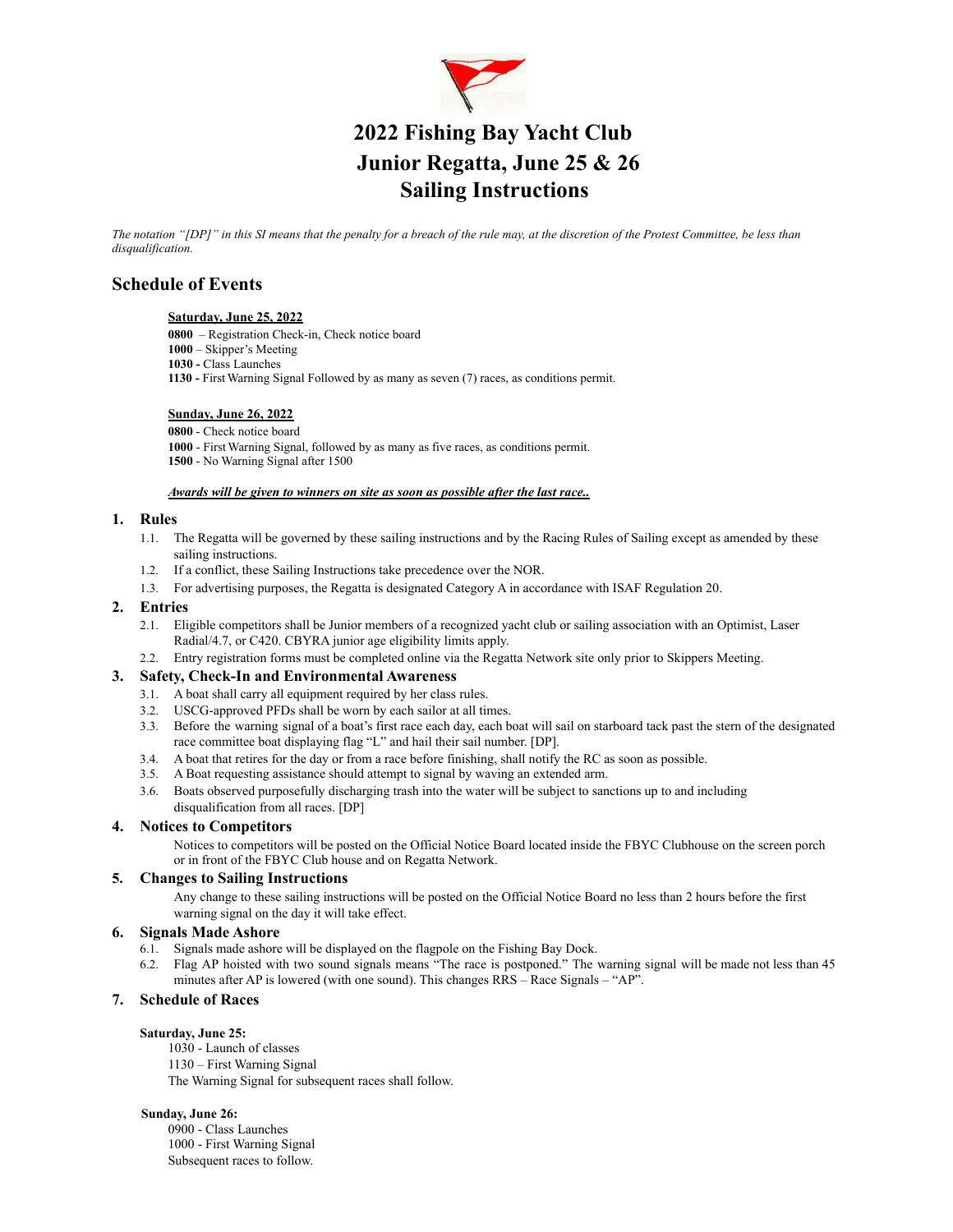1500 - No races shall be started after 1500.

#### **8. Class Designation**

8.1. Class flags used in the starting sequence in 12.1 of these SI's will be designated below [or in an Addendum to these Sailing Instructions].

| Laser (Radial/4.7) | No designation flag required |
|--------------------|------------------------------|
| C <sub>420</sub>   | No designation flag required |
| Opti (Red)         | Opti red ribbon - provided   |
| Opti (White)       | Opti white ribbon - provided |
| Opti (Blue)        | Opti blue ribbon – provided  |
| Opti (Green)       | Opti green ribbon - provided |

8.2. Optimists will be divided into Red, White, Blue and Green Fleets, as defined by USODA. Red White and Blue Fleets will start together on one course. The Green Fleet will have a separate course area located closer to the club house.

#### **9. Racing Area**

The racing areas will be in the Fishing Bay area and the Piankatank River, as shown in the chart in Appendix A, indicated by circles "A", "B" and "C" on the chartlet.

#### **10. The Course**

- 10.1. The Racing Areas, respectively will be Lasers & 420C– Area C; Opti Red, White & Blue Area B; Opti Green Area A 10.2. The diagrams in Appendix B show the courses including course designation, course diagrams with approximate angels
- between the legs, the order in which the marks are to be passed and the side on which each mark is to be left. 10.3. The course designation for each class will be displayed on the course board on the starboard side of the race
- committee boat for each respective class in that Racing Area.

# **11. Marks**

- 11.1. The rounding marks for all classes will be inflatable marks.
- 11.2. Change marks, as provided in RRS 33, (Changing Course After the Start) will be inflatable marks of a different color from the original or with an added contrasting color band.
- 11.3. The starting and finishing marks will be inflatable marks for the respective race courses.

#### **12. The Start**

- 12.1. RRS Rule 26 (Warning 5 minutes prior to start), will be used for all classes with exception of the Opti Green Fleet which will use a three-minute sound start, RRS Appendix U – Audible-Signal Racing System.
- 12.2. The starting line will be between the staff displaying an orange flag on the RC signal boat at the starboard end and the course side of the port end inflatable mark or the staff displaying an orange flag on a race committee boat at the port end of the line.
- 12.3. Boats starting more than five (5) minutes after its class start will be scored DNS without a hearing. This changes RRS 5.1 and A5.2.

#### **13. Recalls**

The Race Committee will attempt to hail OCS boats after the starting signal. Timeliness, lack of a hail, order of hailing or failure to hear a hail shall not be grounds for granting redress. This changes RRS 62.1 (a).

#### **14. Change of Course After the Start**

A change of course after the start will be signaled before the leading boat has begun the leg, although the new mark may not then be in position. Any mark to be rounded after rounding the new mark may be relocated without further signaling to maintain the original course configuration. When in a subsequent change, a new mark is replaced, it will be replaced by the original mark

#### **15. The Finish**

- 15.1. The finish line will be between the staff displaying a blue flag on a RC boat and on the course side of an inflatable mark or the staff displaying a blue flag on a race committee boat at the port end of the line.
- 15.2. Immediately after downwind finishes, all boats are requested to trim mainsails to display sail numbers to the race committee for identification. [DP]

#### **16. Time Limit**

- 16.1. The time limit will be seventy-five (75) minutes from class start to first boat to finish.
- 16.2. Boats failing to finish within fifteen (15) minutes after the first boat finishes will be scored "Did Not Finish." This changes RRS 35. A5.1, A5.2 and A10

#### **17. Protests**

- 17.1. A boat intending to protest another boat must so notify the Race Committee by hail after finishing and before communicating with coaches or spectators and must be acknowledged by the Race Committee. Boats are to sail to the non-course side of the Finish Boat and report to the finish boat. This notification must include the sail number of the boat being protested.
- 17.2. The Race Committee will post acknowledged protests within the Protest Time Limit on the Official Notice Board.
- 17.3. Protests shall be written on forms available from the at the Protest Desk (Registration Desk), completed and delivered to the Protest desk (Registration Desk) within the Protest Time Limit.
- 17.4. The Protest Time Limit will begin when the Race Committee boat docks and expires 60 minutes later. Protest Time Limit will be posted on the Official Notice Board.
- 17.5. The Protest Committee will hear protests in approximately the order of receipt.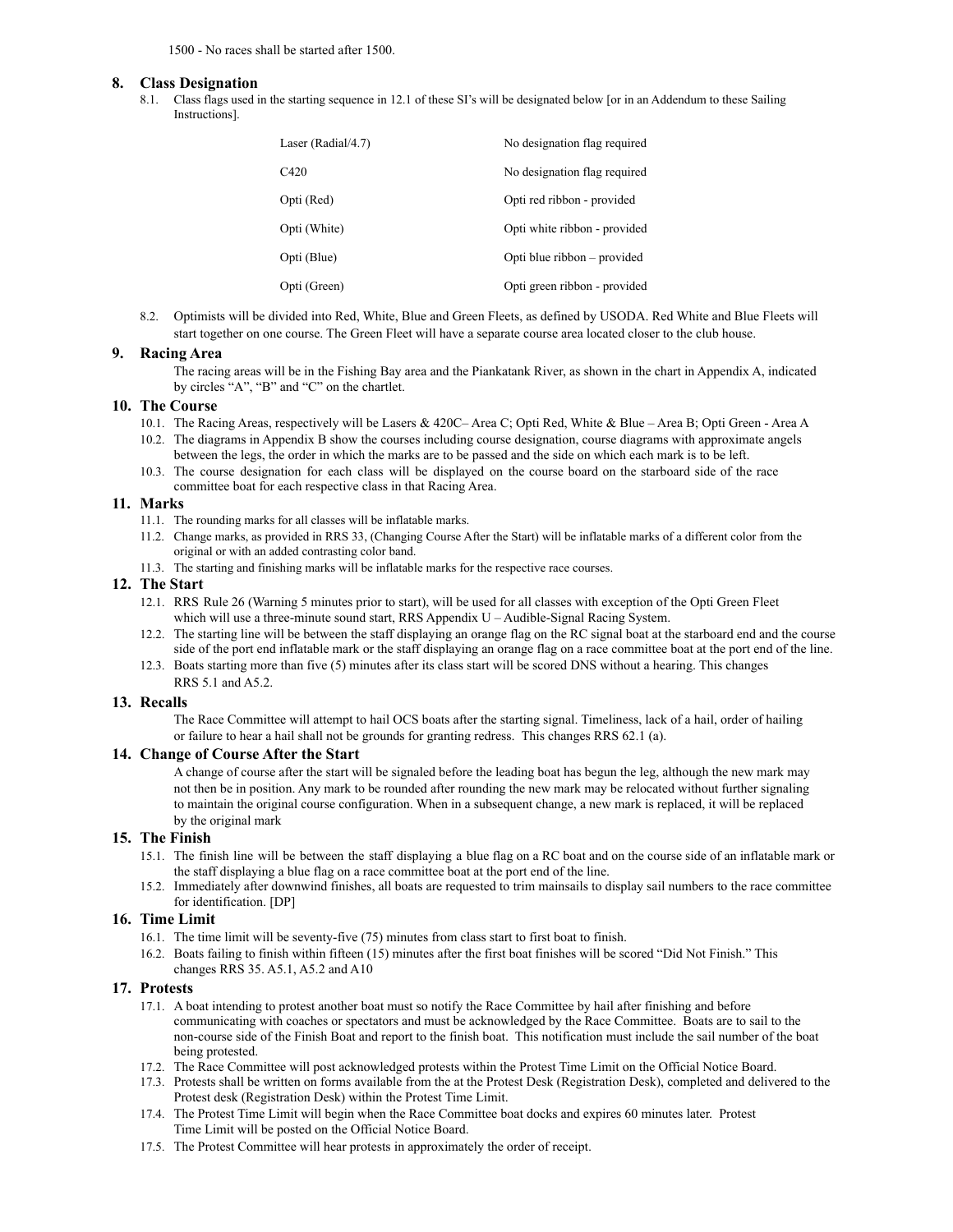17.6. A boat may not protest a boat for an alleged breach of RRS 75.2 (Eligibility) with respect to ISAF Regulation 19, nor for alleged breaches of sailing instructions 3 & 20.3 This changes Rule 60. [DP]

# **18. Scoring**

- 18.1. The Low-Point scoring system, Appendix A, RRS, will apply.
- 18.2. If five or more races are sailed, each boat's worst score will be excluded.
- 18.3. Red, White and Blue Fleet Optimists will be scored separately by fleet and overall. Green Fleet will be scored separately.
- 18.4. One finished race constitutes a series.

# **19. Awards**

Award(s) will be presented for all classes having at least 5 boats. Opti Green Fleet will receive participation mementos.

# **20. Support Boats**

- 20.1. All support boats are welcome. All support boats are required to notify the Registration Desk of their intent to be near the course, as well as which boats they are supporting. By registering as a support boat, the operator(s) acknowledge their obligation to: 1) not interfere with any ongoing race; 2) to render aid to any sailors in distress, 3) to monitor the racecourse safety channel, (Channel 69), and; 4) to set the example in terms of safety and on-the-water decorum, including trash disposal.
- 20.2. On-the-water coaching for Green Fleet sailors is encouraged, subject to the obligations in section 20.1. Race-time coaching is only for sailors in a lower half position in the race being sailed.
- 20.3. Failure to adhere to these standards could result in sanctions up to and including disqualification of all supported team members from any or all races. [DP]

# **Event Notes**

Please DO NOT arrive before 3pm Friday June 24th. Registration - See <https://www.regattanetwork.com/event/24464>

Sailor Lunch Menu and Order Info -

[https://www.regattanetwork.com/clubmgmt/regatta\\_uploads/24464/2022JunRegLunchMenuandOrd](https://www.regattanetwork.com/clubmgmt/regatta_uploads/24464/2022JunRegLunchMenuandOrderInfo.pdf) erInfo.pdf

Limited Camping and Slip Reservations Available Camping - Call Elizabeth Staas at 804 337 3694 / Slips - Call Douglas Bendura at 804 240 7942

**Regatta Chair – Steve Utley Opti Green Fleet – (Area A) - Mae Wallace Angus Opti Red/White/Blue- (Area B) – Mike Karn Laser &420C (Area C) – Jason Angus**



# **Appendix A: Racing Area**